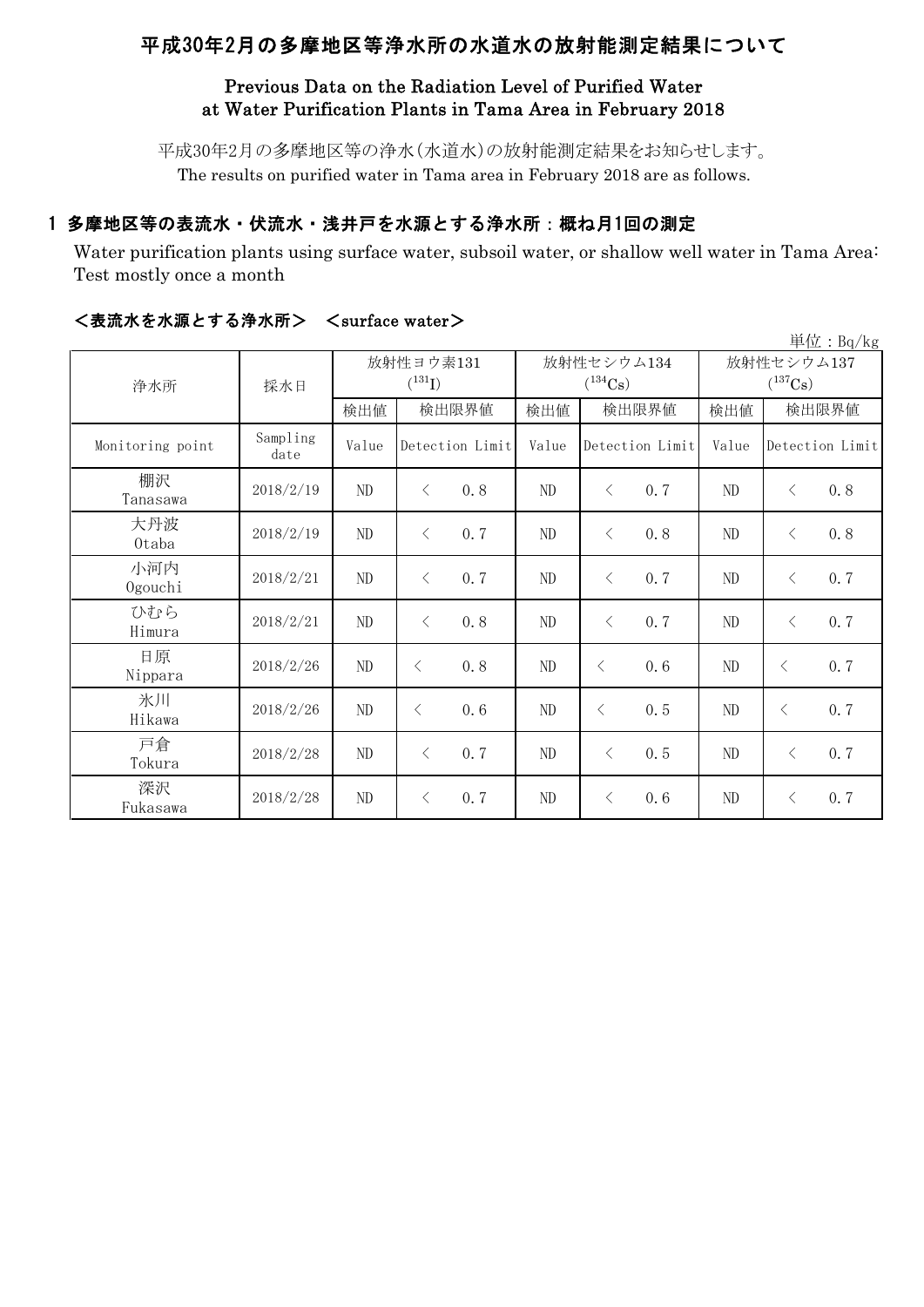## <伏流水を水源とする浄水所> <subsoil water>

|                       |                  |                          |                  |       |                            |                            | 単位: Bq/kg        |  |
|-----------------------|------------------|--------------------------|------------------|-------|----------------------------|----------------------------|------------------|--|
| 浄水所                   | 採水日              | 放射性ヨウ素131<br>$(^{131}I)$ |                  |       | 放射性セシウム134<br>$(^{134}Cs)$ | 放射性セシウム137<br>$(^{137}Cs)$ |                  |  |
|                       |                  | 検出値                      | 検出限界値            | 検出値   | 検出限界値                      | 検出値                        | 検出限界値            |  |
| Monitoring point      | Sampling<br>date | Value                    | Detection Limit  | Value | Detection Limit            | Value                      | Detection Limit  |  |
| 二俣尾<br>Futamatao      | 2018/2/7         | $\rm ND$                 | 0.7<br>$\lt$     | ND    | $\langle$<br>0.8           | ND                         | 0.7<br>$\lt$     |  |
| 沢井第一<br>Sawaidaiichi  | 2018/2/7         | ND                       | 0.6<br>$\langle$ | ND    | 0.7<br>$\lt$               | ND                         | 0.7<br>$\lt$     |  |
| 千ヶ瀬第二<br>Chigasedaini | 2018/2/8         | ND                       | 0.8<br>$\langle$ | ND    | 0.8<br>$\lt$               | ND                         | 0.7<br>$\lt$     |  |
| 御岳山<br>Mitakesann     | 2018/2/8         | ND                       | 0.7<br>$\langle$ | ND    | $\lt$<br>0.6               | ND                         | 0.6<br>$\lt$     |  |
| 日向和田<br>Hinatawada    | 2018/2/13        | ND                       | 0.7<br>$\langle$ | ND    | 0.9<br>$\lt$               | ND                         | 0.8<br>$\lt$     |  |
| 成木<br>Nariki          | 2018/2/13        | ND                       | 0.7<br>$\langle$ | ND    | 0.7<br>$\langle$           | ND                         | 0.7<br>$\langle$ |  |
| 高月<br>Takatsuki       | 2018/2/14        | ND                       | 0.7<br>$\langle$ | ND    | 0.7<br>$\lt$               | ND                         | 0.8<br>$\lt$     |  |

## <地下水(浅井戸)を水源とする浄水所> <shallow well>

|                    |                  |                      |       |                 |              |       |                 |              |       | 単位: $Bq/kg$     |
|--------------------|------------------|----------------------|-------|-----------------|--------------|-------|-----------------|--------------|-------|-----------------|
|                    | 採水日              | 放射性ヨウ素131            |       |                 | 放射性セシウム134   |       |                 | 放射性セシウム137   |       |                 |
| 浄水所                |                  | $(^{131}\mathrm{I})$ |       |                 | $(^{134}Cs)$ |       |                 | $(^{137}Cs)$ |       |                 |
|                    |                  | 検出値                  | 検出限界値 |                 | 検出値          | 検出限界値 |                 | 検出値          | 検出限界値 |                 |
| Monitoring point   | Sampling<br>date | Value                |       | Detection Limit | Value        |       | Detection Limit | Value        |       | Detection Limit |
| 上石原<br>kamiisihara | 2018/2/19        | ND.                  |       | 0.6             | ND.          |       | 0, 6            | ND           |       | 0.7             |
| 上代継<br>Kamiyotsugi | 2018/2/21        | ND                   |       | 0.6             | ND           |       | 0.6             | ND           |       | 0.6             |
| 大久野<br>$0$ guno    | 2018/2/21        | ND                   |       | 0.7             | ND           |       | 0.6             | ND           |       | 0.8             |